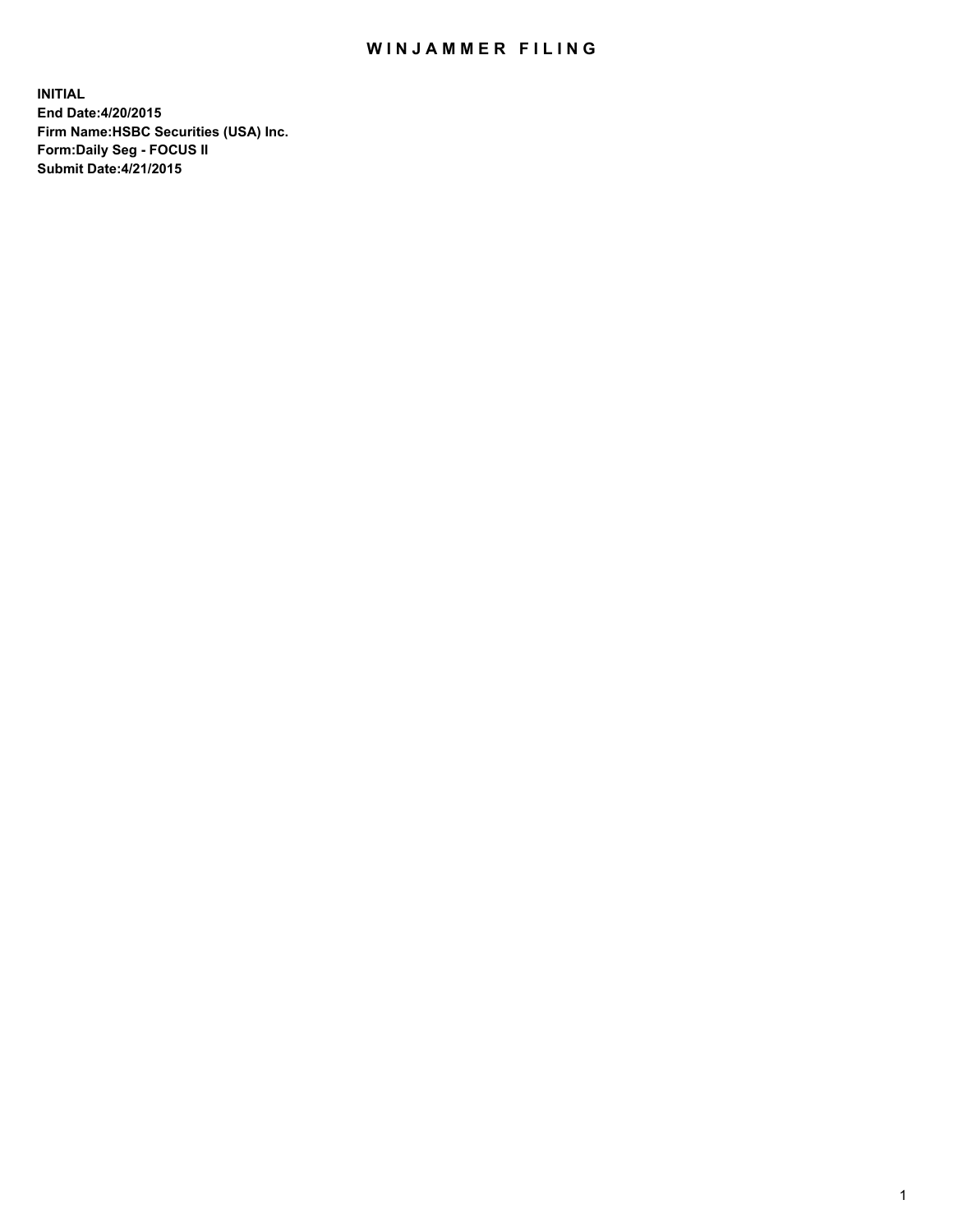## **INITIAL End Date:4/20/2015 Firm Name:HSBC Securities (USA) Inc. Form:Daily Seg - FOCUS II Submit Date:4/21/2015 Daily Segregation - Cover Page**

| Name of Company<br><b>Contact Name</b><br><b>Contact Phone Number</b><br><b>Contact Email Address</b>                                                                                                                                                                                                                          | <b>HSBC Securities (USA) Inc.</b><br><b>Steven Richardson</b><br>212-525-6445<br>steven.richardson@us.hsbc.com |
|--------------------------------------------------------------------------------------------------------------------------------------------------------------------------------------------------------------------------------------------------------------------------------------------------------------------------------|----------------------------------------------------------------------------------------------------------------|
| FCM's Customer Segregated Funds Residual Interest Target (choose one):<br>a. Minimum dollar amount: ; or<br>b. Minimum percentage of customer segregated funds required:%; or<br>c. Dollar amount range between: and; or<br>d. Percentage range of customer segregated funds required between: % and %.                        | 50,000,000<br>0 <sub>0</sub><br>0 <sub>0</sub>                                                                 |
| FCM's Customer Secured Amount Funds Residual Interest Target (choose one):<br>a. Minimum dollar amount: ; or<br>b. Minimum percentage of customer secured funds required:%; or<br>c. Dollar amount range between: and; or<br>d. Percentage range of customer secured funds required between:% and%.                            | 10,000,000<br><u>0</u><br>0 <sub>0</sub><br>0 <sub>0</sub>                                                     |
| FCM's Cleared Swaps Customer Collateral Residual Interest Target (choose one):<br>a. Minimum dollar amount: ; or<br>b. Minimum percentage of cleared swaps customer collateral required:% ; or<br>c. Dollar amount range between: and; or<br>d. Percentage range of cleared swaps customer collateral required between:% and%. | 30,000,000<br>00<br><u>00</u>                                                                                  |

Attach supporting documents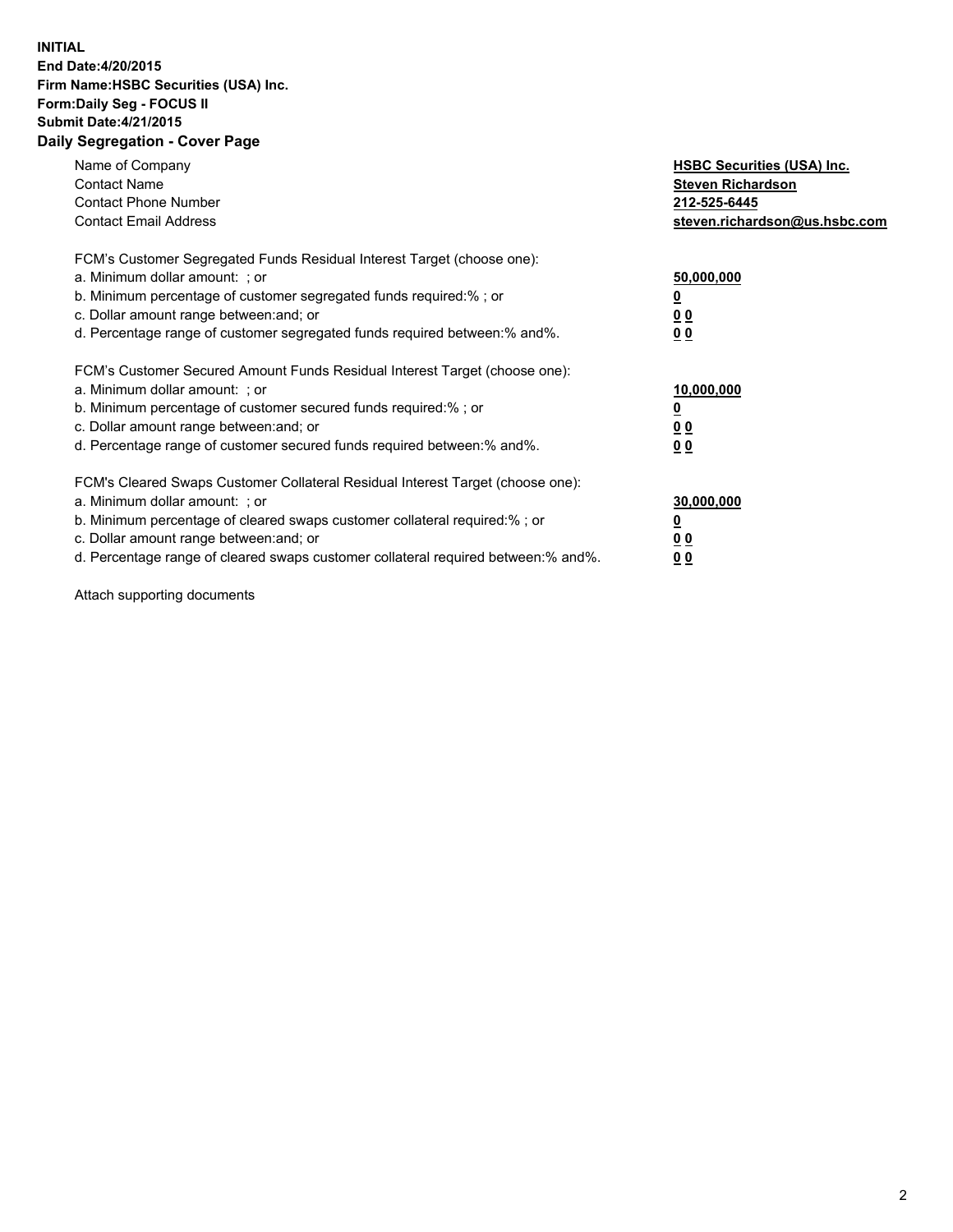**INITIAL End Date:4/20/2015 Firm Name:HSBC Securities (USA) Inc. Form:Daily Seg - FOCUS II Submit Date:4/21/2015 Daily Segregation - Secured Amounts**

|     | Foreign Futures and Foreign Options Secured Amounts                                         |                            |
|-----|---------------------------------------------------------------------------------------------|----------------------------|
|     | Amount required to be set aside pursuant to law, rule or regulation of a foreign            | $0$ [7305]                 |
|     | government or a rule of a self-regulatory organization authorized thereunder                |                            |
| 1.  | Net ledger balance - Foreign Futures and Foreign Option Trading - All Customers             |                            |
|     | A. Cash                                                                                     | 126, 343, 771 [7315]       |
|     | B. Securities (at market)                                                                   | 30,898,664 [7317]          |
| 2.  | Net unrealized profit (loss) in open futures contracts traded on a foreign board of trade   | 16,530,644 [7325]          |
| 3.  | Exchange traded options                                                                     |                            |
|     | a. Market value of open option contracts purchased on a foreign board of trade              | $0$ [7335]                 |
|     | b. Market value of open contracts granted (sold) on a foreign board of trade                | $0$ [7337]                 |
| 4.  | Net equity (deficit) (add lines 1.2. and 3.)                                                | 173,773,079 [7345]         |
| 5.  | Account liquidating to a deficit and account with a debit balances - gross amount           | 940,819 [7351]             |
|     | Less: amount offset by customer owned securities                                            | -940,717 [7352] 102 [7354] |
| 6.  | Amount required to be set aside as the secured amount - Net Liquidating Equity              | 173,773,181 [7355]         |
|     | Method (add lines 4 and 5)                                                                  |                            |
| 7.  | Greater of amount required to be set aside pursuant to foreign jurisdiction (above) or line | 173,773,180 [7360]         |
|     | 6.                                                                                          |                            |
|     | FUNDS DEPOSITED IN SEPARATE REGULATION 30.7 ACCOUNTS                                        |                            |
| 1.  | Cash in banks                                                                               |                            |
|     | A. Banks located in the United States                                                       | 39,173,216 [7500]          |
|     | B. Other banks qualified under Regulation 30.7                                              | 0 [7520] 39,173,216 [7530] |
| 2.  | Securities                                                                                  |                            |
|     | A. In safekeeping with banks located in the United States                                   | 75,898,664 [7540]          |
|     | B. In safekeeping with other banks qualified under Regulation 30.7                          | 0 [7560] 75,898,664 [7570] |
| 3.  | Equities with registered futures commission merchants                                       |                            |
|     | A. Cash                                                                                     | $0$ [7580]                 |
|     | <b>B.</b> Securities                                                                        | $0$ [7590]                 |
|     | C. Unrealized gain (loss) on open futures contracts                                         | $0$ [7600]                 |
|     | D. Value of long option contracts                                                           | $0$ [7610]                 |
|     | E. Value of short option contracts                                                          | 0 [7615] 0 [7620]          |
| 4.  | Amounts held by clearing organizations of foreign boards of trade                           |                            |
|     | A. Cash                                                                                     | $0$ [7640]                 |
|     | <b>B.</b> Securities                                                                        | $0$ [7650]                 |
|     | C. Amount due to (from) clearing organization - daily variation                             | $0$ [7660]                 |
|     | D. Value of long option contracts                                                           | $0$ [7670]                 |
|     | E. Value of short option contracts                                                          | 0 [7675] 0 [7680]          |
| 5.  | Amounts held by members of foreign boards of trade                                          |                            |
|     | A. Cash                                                                                     | 63,929,405 [7700]          |
|     | <b>B.</b> Securities                                                                        | $0$ [7710]                 |
|     | C. Unrealized gain (loss) on open futures contracts                                         | 16,530,644 [7720]          |
|     | D. Value of long option contracts                                                           | $0$ [7730]                 |
|     | E. Value of short option contracts                                                          | 0 [7735] 80,460,049 [7740] |
| 6.  | Amounts with other depositories designated by a foreign board of trade                      | $0$ [7760]                 |
| 7.  | Segregated funds on hand                                                                    | $0$ [7765]                 |
| 8.  | Total funds in separate section 30.7 accounts                                               | 195,531,929 [7770]         |
| 9.  | Excess (deficiency) Set Aside for Secured Amount (subtract line 7 Secured Statement         | 21,758,749 [7380]          |
|     | Page 1 from Line 8)                                                                         |                            |
| 10. | Management Target Amount for Excess funds in separate section 30.7 accounts                 | 10,000,000 [7780]          |
| 11. | Excess (deficiency) funds in separate 30.7 accounts over (under) Management Target          | 11,758,749 [7785]          |
|     |                                                                                             |                            |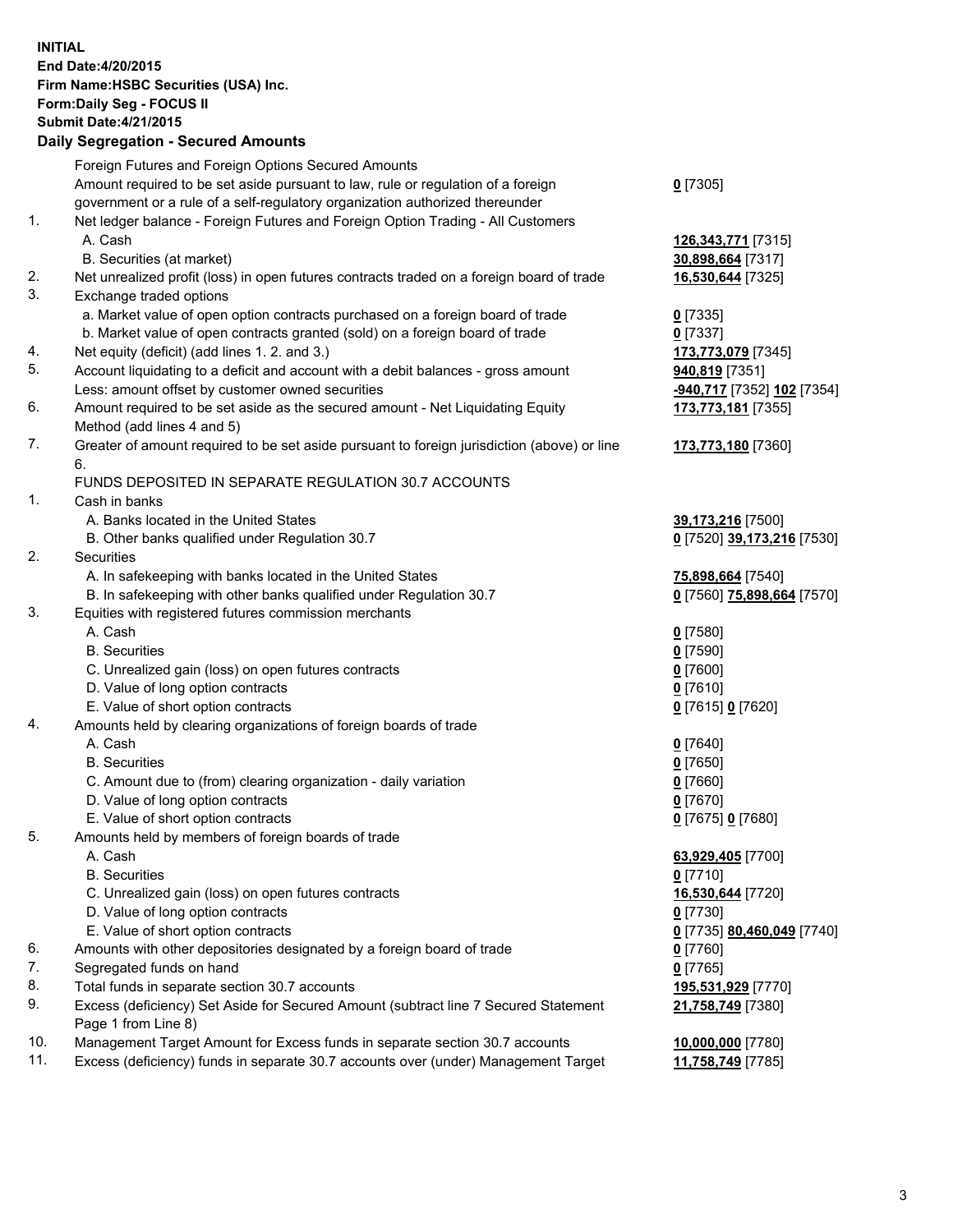| <b>INITIAL</b> | End Date: 4/20/2015<br>Firm Name: HSBC Securities (USA) Inc.<br>Form: Daily Seg - FOCUS II<br><b>Submit Date:4/21/2015</b><br><b>Daily Segregation - Segregation Statement</b> |                            |
|----------------|--------------------------------------------------------------------------------------------------------------------------------------------------------------------------------|----------------------------|
| 1.             | SEGREGATION REQUIREMENTS(Section 4d(2) of the CEAct)<br>Net ledger balance                                                                                                     |                            |
|                | A. Cash                                                                                                                                                                        | 243,329,706 [7010]         |
|                | B. Securities (at market)                                                                                                                                                      | 646,268,723 [7020]         |
| 2.             | Net unrealized profit (loss) in open futures contracts traded on a contract market                                                                                             | 188,326,076 [7030]         |
| 3.             | Exchange traded options                                                                                                                                                        |                            |
|                | A. Add market value of open option contracts purchased on a contract market                                                                                                    | 86,979,279 [7032]          |
|                | B. Deduct market value of open option contracts granted (sold) on a contract market                                                                                            | $-8,108,404$ [7033]        |
| 4.             | Net equity (deficit) (add lines 1, 2 and 3)                                                                                                                                    | 1,156,795,380 [7040]       |
| 5.             | Accounts liquidating to a deficit and accounts with                                                                                                                            |                            |
|                | debit balances - gross amount                                                                                                                                                  | 5,851,207 [7045]           |
|                | Less: amount offset by customer securities                                                                                                                                     | -5,851,207 [7047] 0 [7050] |
| 6.             | Amount required to be segregated (add lines 4 and 5)                                                                                                                           | 1,156,795,380 [7060]       |
|                | FUNDS IN SEGREGATED ACCOUNTS                                                                                                                                                   |                            |
| 7.             | Deposited in segregated funds bank accounts                                                                                                                                    |                            |
|                | A. Cash                                                                                                                                                                        | 141,565,295 [7070]         |
|                | B. Securities representing investments of customers' funds (at market)                                                                                                         | $0$ [7080]                 |
|                | C. Securities held for particular customers or option customers in lieu of cash (at<br>market)                                                                                 | 182,016,490 [7090]         |
| 8.             | Margins on deposit with derivatives clearing organizations of contract markets                                                                                                 |                            |
|                | A. Cash                                                                                                                                                                        | 244,864,370 [7100]         |
|                | B. Securities representing investments of customers' funds (at market)                                                                                                         | 95,242,722 [7110]          |
|                | C. Securities held for particular customers or option customers in lieu of cash (at<br>market)                                                                                 | 464,252,232 [7120]         |
| 9.             | Net settlement from (to) derivatives clearing organizations of contract markets                                                                                                | -955,825 [7130]            |
| 10.            | Exchange traded options                                                                                                                                                        |                            |
|                | A. Value of open long option contracts                                                                                                                                         | 86,979,279 [7132]          |
|                | B. Value of open short option contracts                                                                                                                                        | -8,108,404 [7133]          |
| 11.            | Net equities with other FCMs                                                                                                                                                   |                            |
|                | A. Net liquidating equity                                                                                                                                                      | 42,703,738 [7140]          |
|                | B. Securities representing investments of customers' funds (at market)                                                                                                         | $0$ [7160]                 |
|                | C. Securities held for particular customers or option customers in lieu of cash (at<br>market)                                                                                 | $0$ [7170]                 |
| 12.            | Segregated funds on hand                                                                                                                                                       | $0$ [7150]                 |
| 13.            | Total amount in segregation (add lines 7 through 12)                                                                                                                           | 1,248,559,897 [7180]       |
| 14.            | Excess (deficiency) funds in segregation (subtract line 6 from line 13)                                                                                                        | 91,764,517 [7190]          |
| 15.            | Management Target Amount for Excess funds in segregation                                                                                                                       | 50,000,000 [7194]          |
| 16.            | Excess (deficiency) funds in segregation over (under) Management Target Amount                                                                                                 | 41,764,517 [7198]          |
|                | Excess                                                                                                                                                                         |                            |